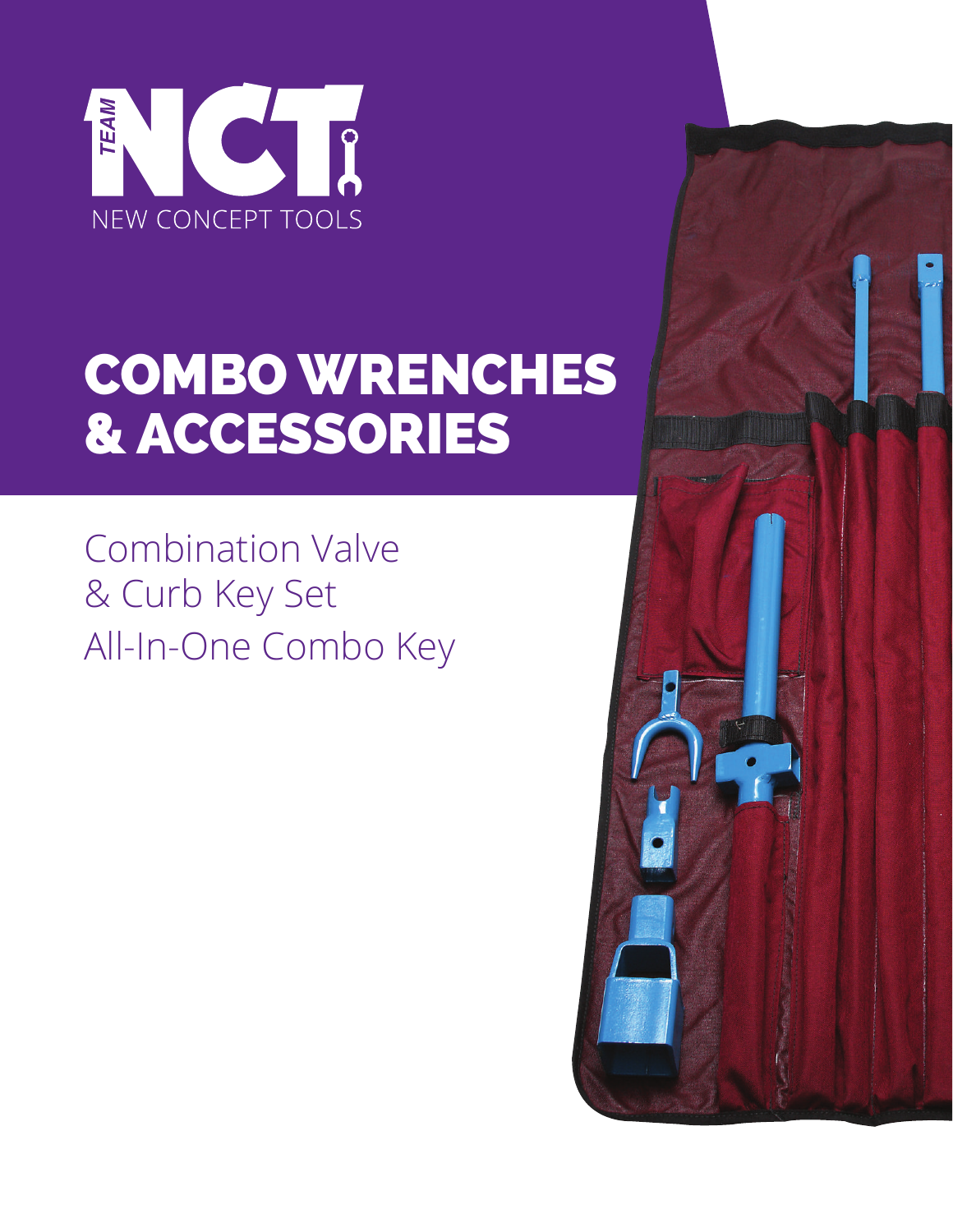## COMBO WRENCHES & ACCESSORIES Combination Valve & Curb Key Set

### Combination Valve & Curb Key Set

The Combination Valve & Curb Key Set takes the place of several waterworks wrenches. All components are stored in the heavy duty canvas bag which is rolled up and stored in your vehicle. You'll always have the right wrench available to operate any service or gate valve.



#### **Consists of:**

**A** 1-Carrying bag **B** 1-2' Handle w/debris cleaner **C** 3-3' Extension shafts **D** 1-3' Rod end shafts **E** 1-2 Hole end **F** 1-Gate wrench end **G** 1-Curb end ¾"–2" **H** 1-Pent End **I** 5-Push pins Carrying bag has extra compartments for other small tools.



| <b>PRODUCT DESCRIPTION</b>       | <b>FNGTH</b> | $\sqrt{V}$ | <b>PART NO</b> |
|----------------------------------|--------------|------------|----------------|
| Combination Valve & Curb Key Set | $'$ 42 in.   | 30 lbs.    | 63212          |